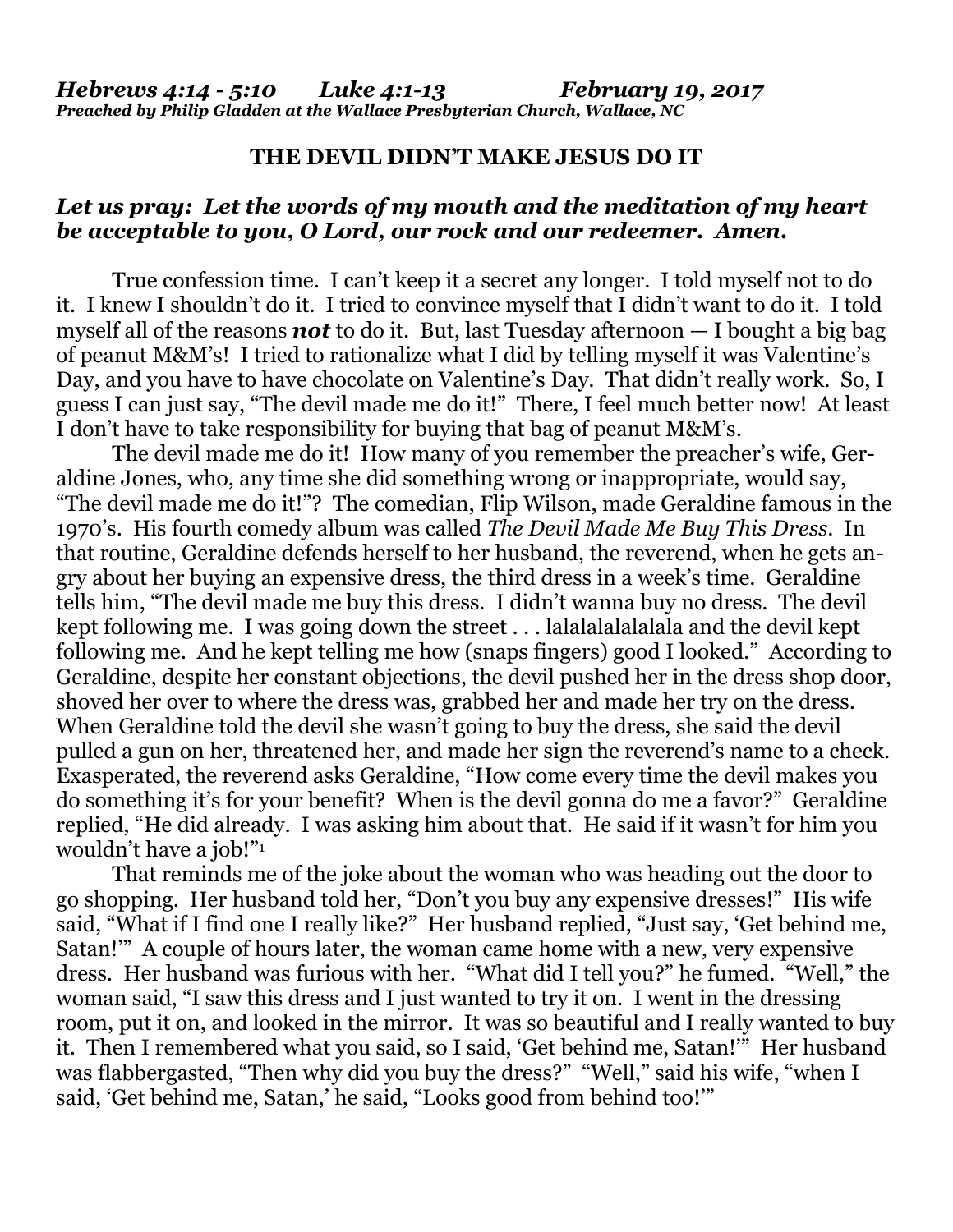The devil made me do it! That's a handy phrase to use when you're caught giving into temptation. Of course, it absolves you of all responsibility for any and every choice you make. What could be better? The devil made me do it! But, in light of the story of Jesus' temptation in the wilderness, we really ought to ask, What could be worse?

This sermon is not going to be about resisting that second piece of cheesecake or putting that bag of peanut M&M's back on the grocery store shelf or not looking at that particular website online or how you should quit spending so much time with that attractive co-worker, or any other particular, isolated behavior or action, or giving in to the various temptations of life. Even though that would be worth preaching a sermon on, today's sermon is not about trying to make some kind of exhaustive list of behaviors and temptations to avoid. Instead, today's sermon is about a much more fundamental issue for you and me as Christians — Who are we and what kind of life are we going to lead?

When I was a kid  $-$  and especially when I got to be a teenager  $-$  when I would leave the house to go to a friend's house or to a party or on a date or to a school dance or football game, my parents would say to me, "We love you. Have a good time. Be careful. Remember who you are and where you come from." That's what this story about Jesus being tempted by the devil in the wilderness is really all about. Of course, the devil tempts Jesus with three very specific temptations of the flesh — eat some bread, grab some power, wow the crowds. But, at the heart of each of those temptations are the most important questions that Jesus has to answer: Who are you? What kind of life are you going to lead?

A few weeks ago, we heard the story about Jesus getting baptized. Do you remember what Luke told us? "Now when all the people were baptized, and when Jesus also had been baptized and was praying, the heaven was opened, and the Holy Spirit descended upon him in bodily form like a dove. And a voice came from heaven, 'You are my Son, the Beloved; with you I am well pleased.'" (Luke 3:21-22) Right from the get-go, we *know* who Jesus is and *where* Jesus comes from. We hear it right from God's mouth — Jesus is the Son of God!

So, how is it that just a few verses later, in his first temptation of Jesus, the devil says, "If you are the Son of God, command this stone to become a loaf of bread"? Didn't the devil know who he was dealing with? Is there really any question at this point about who Jesus is, even before he starts his teaching, preaching, and healing ministry? No, the devil knows who he's dealing with, and that's exactly why he phrases the temptation the way he does. Actually, another way to translate what the devil says is, "*Since* you are the Son of God, command this stone to become a loaf of bread." Likewise, a third time he tempts Jesus by saying, "If you are the Son of God, throw yourself down from here . . ."

Oh, the devil knows who he's dealing with, and he's tempting Jesus to forget who he is and where he came from. Or, to be more exact, the devil is tempting Jesus to use who he is and where he came from to serve and save himself, rather than to serve God the Father and save others. C.S. Lewis put it this way, not just for Jesus but for all of us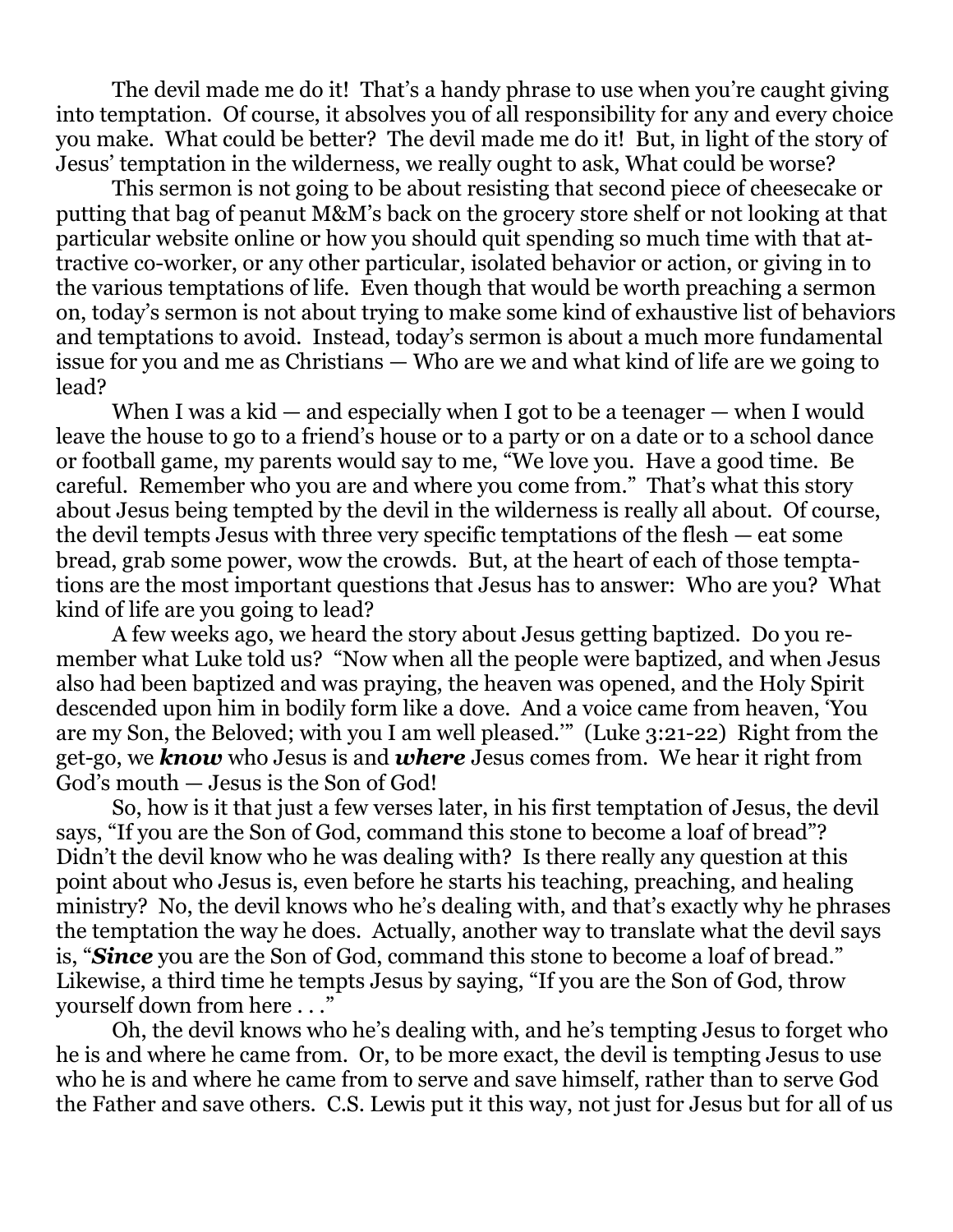who are called children of God: "The temptation is to trust something far less than what God offers us."

Here at the beginning of Jesus' ministry, he faces the temptation to be less than what God intended him to be. What would it hurt if he made a little bread to eat, since he was so hungry after fasting for forty days? What would it hurt if he had the authority of all the world's kingdoms? Wouldn't he be able to do good things for all the people? What would it hurt if he demonstrated his power and God's power in a spectacular fashion? Then the crowds would be wowed and follow him. What would it hurt?

But that's not who Jesus was and what Jesus was sent to earth to be and do. Near the end of Luke's gospel, as he hung on the cross, Jesus faced the very same temptation. The leaders scoffed at him and said, "He saved others; let him save himself." The soldiers mocked him and said, "If you are the King of the Jews, save yourself!" (Luke 23:35, 37) The irony in these taunts is that it is precisely because Jesus saved others that he couldn't save himself. Or, to put it another way, if he had saved himself, he could not have saved others. It's the same thought expressed in the wonderful "Christ hymn" in Philippians 2, where Paul writes, "Let the same mind be in you that was in Christ Jesus, who, though he was in the form of God, did not regard equality with God as something to be exploited, but emptied himself, taking the form of a slave, being born in human likeness. And being found in human form, he humbled himself and became obedient to the point of death — even death on a cross." (Philippians  $2:5-11$ )

Someone has said that the temptations that are the most dangerous are the ones that sound most like good, the ones that sound most like God. You might have heard someone say, "The devil wears a three-piece suit." In his play, *Murder in the Cathedral*, T.S. Eliot dramatized the murder of Archbishop Thomas Becket in the Canterbury Cathedral in 1170. As the archbishop sits in his hall and reflects on his life, three priests come in and give him advice (or offer him temptations, much like the three temptations of Jesus in the wilderness). A fourth tempter arrives and urges Becket to seek the glory of martyrdom. He says, "You hold the keys of heaven and hell. Power to bind and loose: bind, Thomas, bind, King and bishop under your heel. King, emperor, bishop, baron, king." Archbishop Becket replies to all of his tempters with these words: "Now is my way clear, now is the meaning plain: Temptation shall not come in this kind again. The last temptation is the greatest treason: To do the right thing for the wrong reason."<sup>2</sup>

On the surface, the temptations Jesus faced don't seem all that serious — Take care of yourself. Save the world. Prove your faith. However, if Jesus had said "Yes!" to the devil, he would have said "No!" to God. He would have done the right thing (at least from the world's point of view) for the wrong reason. Somebody has called what the devil was trying to get away with with Jesus there in the wilderness "identity theft." That's exactly right! God offered Jesus, "You are my Son, the beloved." The devil offered Jesus something far less in his life and for his future. But Jesus remembered who he was, whose he was, and chose to live out of his identity as the beloved Son of God.

Ah, but we might say, there's the difference — Jesus was the Son of God! Yes, he was, and thank God for that. But he also emptied himself and became like us humans.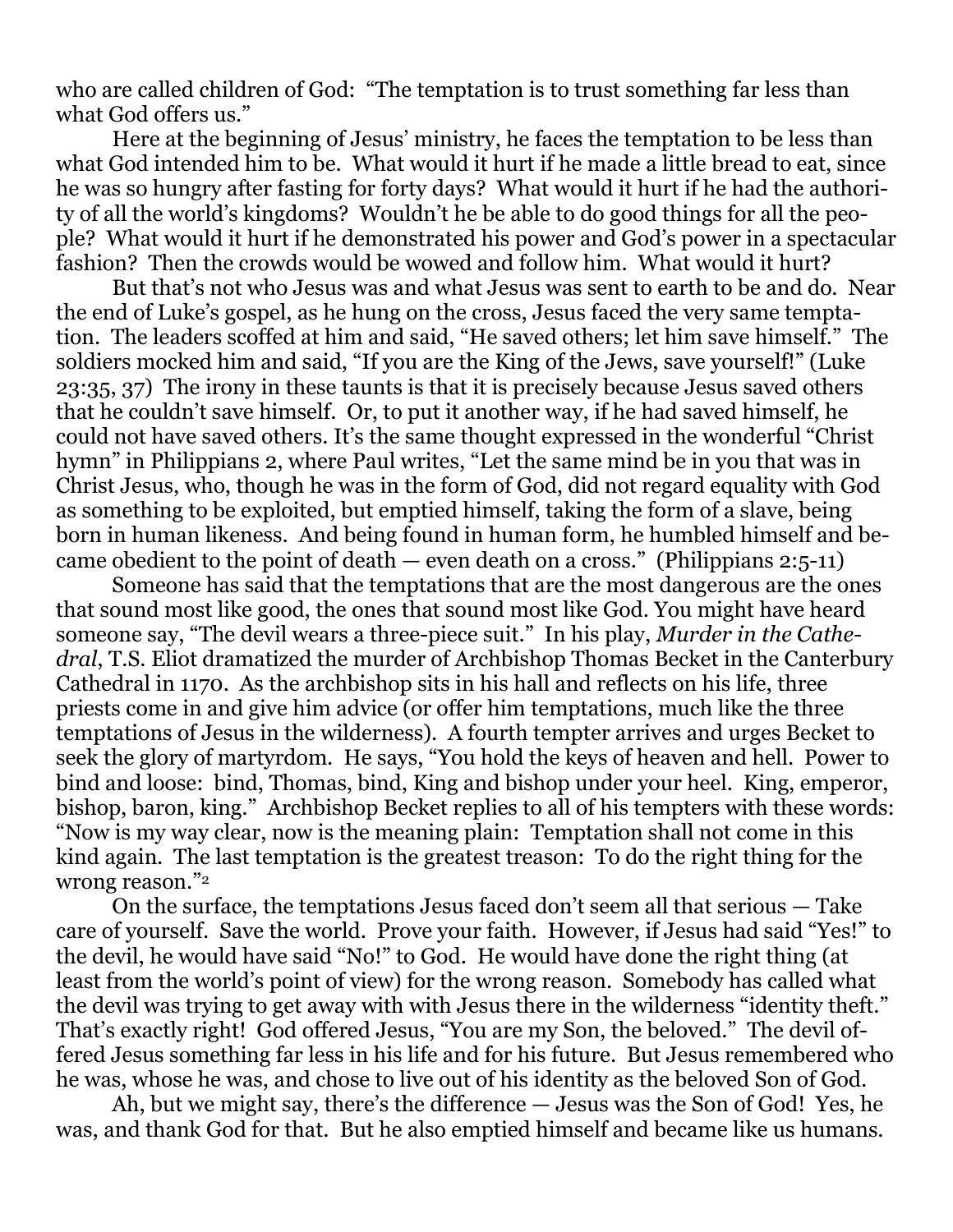Don't think for a minute that Jesus didn't struggle with the temptation there in the wilderness to be less than what God desired him to be and to do with his life.

Look at the margin note next to today's Affirmation of Faith in the bulletin. It says, "Child of the covenant, in baptism, you are sealed by the Holy Spirit, marked as Christ's own forever, and called to follow Christ in mission." That's what I say to a baby or a child or a teenager or an adult after I have said, "Child of the covenant, I baptize you in the name of the Father, and of the Son, and of the Holy Spirit." It's what we'll sing in a few minutes: "All newborn servants of the Crucified bear on their brow the seal of Christ who died. Lift high the cross, the love of Christ proclaim till all the world adore his sacred name."

I've shared the story many times, about how the great reformer, Martin Luther, in his times of greatest stress and danger and temptation and discouragement, would touch his forehead and say out loud, "I *am* baptized." In other words, when he was tempted to trade what God offered him in Jesus Christ for something far less worthy, Luther would remember who he was (a baptized child of God) and that would encourage him and strengthen him in what he was doing for God and God's people.

Here are a couple of companion scripture verses to chew on as you remember who you are and where you have come from. Hebrews 4:14-16 says, "Since, then, we have a great high priest who has passed through the heavens, Jesus, the Son of God, let us hold fast to our confession. For we do not have a high priest who is unable to sympathize with our weaknesses, but we have one who in every respect has been tested as we are, yet without sin. Let us therefore approach the throne of grace with boldness, so that we may receive mercy and find grace to help in time of need." 1 John 3:1 says, "See what love the Father has given us, that we should be called children of God; and that is what we are."

Jesus was tempted not to trust God, for his identity, for his security, for his vocation in life, and for his future. That's exactly how we are tempted each and every day, along with the temptation to eat that second piece of cheesecake or to buy the big bag of peanut M&M's.

When Jesus was tempted, he remembered who he was and where his life came from. When we are tempted, with Jesus' help, let us remember who we are and where our lives come from.

Thank God, the devil didn't make Jesus do it. Let us hope and pray that when we are tempted to trade our relationship with God as his beloved children for something far less worthy, with Jesus' help, the devil won't make us do it, either.

## *Let us pray: (1st & 2nd verses of Hymn #166, "Lord, Who throughout These Forty Days")*